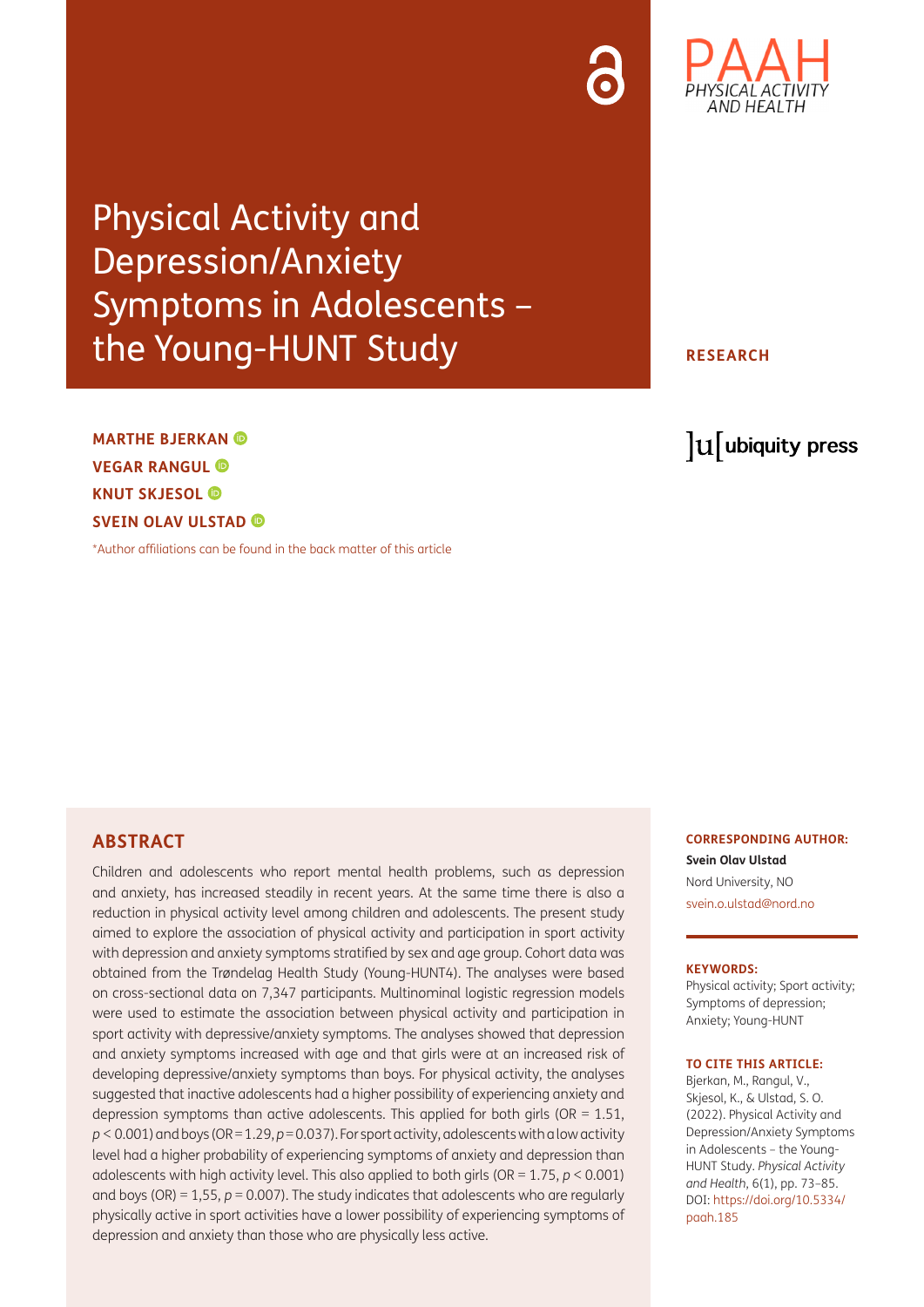#### **INTRODUCTION**

Depression is one of the most common mental health disorders worldwide. In Europe, approximately 9% of men and 17% of women experience depression during their lifetime [\(Smit, Shields & Petrea, 2016](#page-12-0)). The results of the Norwegian national cross-sectional Ungdata study shows that the percentage of girls and boys who experience mental illness, as symptoms of depression and anxiety, has increased steadily in recent years [\(Bakken, 2020\)](#page-10-0), and that the physical activity level in both organized and unorganized activities among adolescents is decreasing [\(Bakken, 2020\)](#page-10-1). Previous studies have also shown an association between decrease in physical activity levels and increase in depressive and anxiety symptoms [\(de Oliveira Oancea,](#page-10-2)  [Nucci et al., 2018;](#page-10-2) [Jung, Lee, Lee et al., 2018;](#page-11-0) [Liu, Ozodiegwu, Yu et al., 2017](#page-11-1); [Murphy, Sweeney](#page-11-2)  [& McGrane, 2020](#page-11-2)).

A survey conducted on 118.600 Norwegian adolescents showed that regardless of the geographical connection and place of residence in Norway, young participants answered that they had mental disorders, such as anxiety and depression ([Bakken, 2019](#page-10-0)). In Norway, the percentage of adolescents in middle school who report mental illness varies from 13% to 16% depending on the adolescents' residency, and this percentage in high school is even higher ([Bakken, 2019](#page-10-0)). The other Nordic countries, and countries such as Greece, the UK, the Netherlands and the USA, have shown a similar trend as the Norwegian data with an increase in depressive and anxiety symptoms among adolescents in recent decades (von Soest & Wichstrøm, 2013; [Biddle, Ciaccioni, & Thomas, et al., 2019](#page-10-3); [Collishaw, Maughan & Natarajan](#page-10-2)  [et al., 2010](#page-10-2); McMahon, Corcoran, O'Regan, et al., 2017; Sweeting, West & Young et al., 2010).

A study conducted by the Norwegian Sports Academy and National Institute of Public Health indicates an age-dependent decrease in physical activity in older children; and this applies to both light, and moderate and high intensity activities ([Steene-Johannessen, Anderssen &](#page-12-1)  [Bratteteig et al., 2019\)](#page-12-1). The 2019 Ungdata survey showed that the proportion of girls aged 15 years who exercised weekly had reduced from 77% to 73% until they were aged 19 years, while proportion of boys in the same age group who exercised weekly remained stable at approximately 76% [\(Bakken, 2019\)](#page-10-0).

Studies in several countries and different cultures have shown that physically active people have lower levels of depressive and anxiety symptoms than physically inactive people [\(de](#page-10-2) [Oliveira et](#page-10-2) al., 2018; [Jung et al., 2018](#page-11-0); [Liu et al., 2017](#page-11-1)). A study by Stubbs, Koyanagi & Scuchu et al. [\(2016\)](#page-12-2) including 178.867 people from 36 countries showed that people with a lower level of physical activity (defined as less than 150 minutes of moderate to high intensity physical activity per week) had higher levels of depression/anxiety than those with higher level of physical activity ([Stubbs et al., 2016\)](#page-12-2). In Norway, a previous study based on the young-HUNT data showed that boys who exercise for less than one day a week have twice the risk of developing depressive/anxiety symptoms than those who exercise for more than four days a week (Fløtnes, Nilsen & Augestad., 2011).

Physical activity through organized sports activity has a positive impact on adolescent development and reducing depressive/anxiety symptoms. Several studies have shown that participation in organized activities is associated with social benefits and fewer depression and anxiety symptoms ([Randall & Bohnert, 2009](#page-11-3); [Bohnert, Aikins & Arola, 2013](#page-10-4)). Kleppang, Hartz & Thurston et al. [\(2018\)](#page-11-4) also reported that a larger proportion of adolescents who were less physically active (≤3 times a week) in organized activity had more depressive/anxiety symptoms than those who were more physically active (>3 times a week) ([Kleppang et al., 2018\)](#page-11-4).

However, large population-based studies to evaluate the correlation of physical activity (PA) levels and participation in sport activity with depressive and anxiety symptoms needs to be examined more thoroughly. Identification of these relationships may help design accurate strategies for increasing engagement in PA and sport activity and improving mental health in adolescents. Therefore, the present study aimed to explore the association of PA and participation in sport activity with depressive/anxiety symptoms in adolescents stratified by sex and age group (13–15 years vs. 16–19 years) where general health and health habits were adjusted for.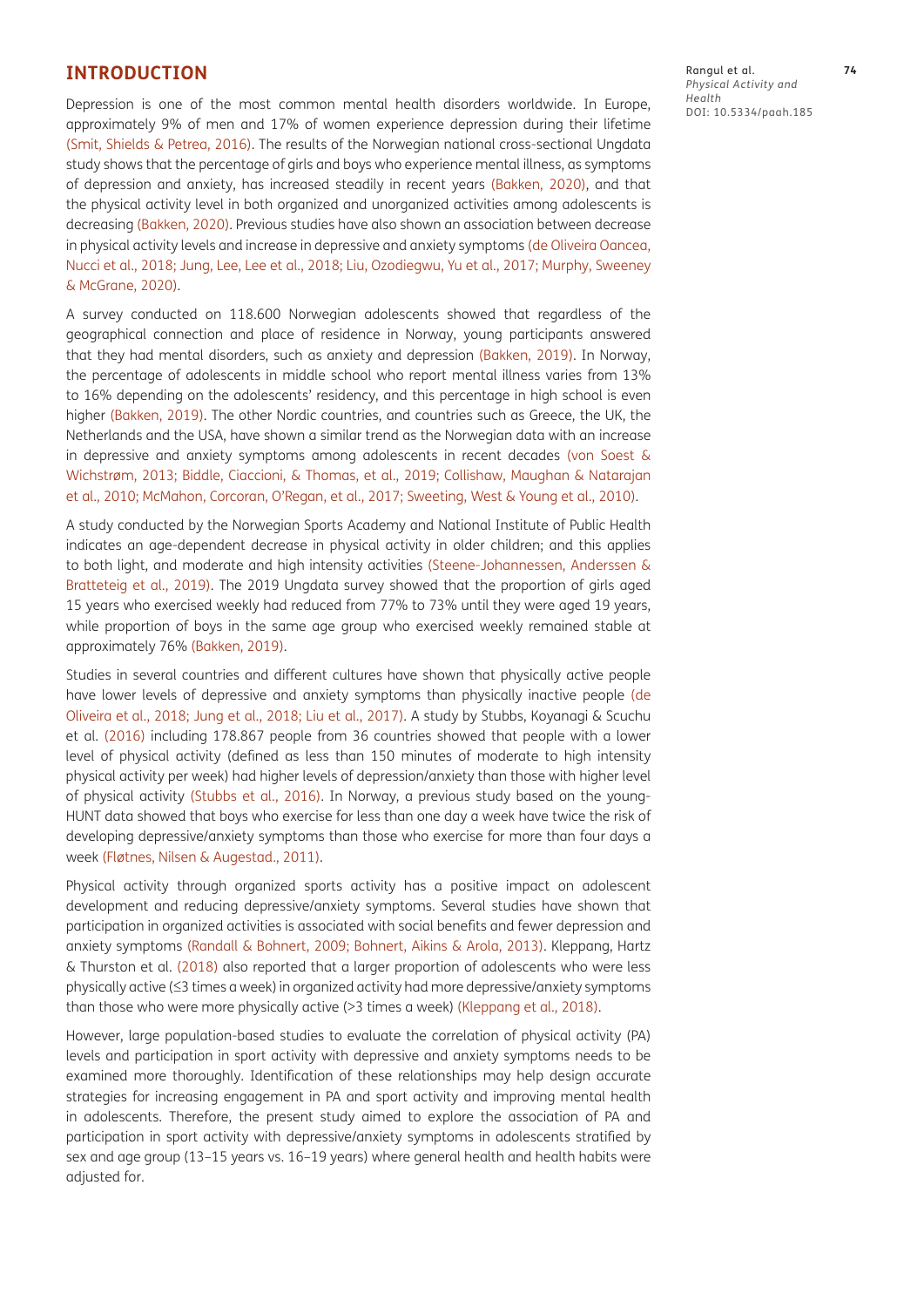## **METHODS**

#### **SUBJECTS**

This study is based on data from Norwegian adolescents (aged 13–19 years) in the Nord-Trøndelag County. They participated in the adolescent group in the fourth round of the population-based Trøndelag Health Study (Young-HUNT4). The Young-HUNT4 survey collected data from 8,066 participants, and we included 7,347 participants in the present study. The adolescents who were included in Young-HUNT4 were students in middle school and high school, apprentices, young people with offers through the follow-up service, and young people at work. Of these, 3,522 were boys and 3,825 were girls. The majority of the participants were aged between 13 years and 19 years. The survey included interviews and questionnaires, as well as physical examinations, such as weight, height, blood pressure, lung function, sitting height, and hip size [\(NTNU, 2019\)](#page-11-5). In addition to these physical variables, information was also collected about adolescents' tobacco and alcohol habits, stages of puberty, reading and writing difficulties, mental health, and physical activity. Since its inception in 1995, the young-HUNT survey has been completed four-times: Young-HUNT2 during 1999–2000, young-HUNT3 during 2006–2008, and young-HUNT4 during 2017–2019. The young-HUNT surveys invite all adolescents in the middle school and high school to participate ([NTNU, 2019\)](#page-11-5). The Nord-Trøndelag county is demographically comparable to Norway in terms of geography, economy, industry, income, age distribution, morbidity, and mortality (Fløtnes et al., 2011).

#### **ANALYSIS OF DIFFERENCE**

The analysis showed significant differences in the trends for inactivity (≤3 times/week) and activity (≥4 times/week): *t* (6467) = 13.175, *p* < 0.001. Therefore, active adolescents had fewer anxiety/depressive symptoms than inactive adolescents. There was a significant difference in the results for adolescents from both "low" and "moderate" sport activity level: *t* (4149) = 8.91, *p* < 0.001; and "moderate" and "high" sport activity level: *t* (3410) = 7.78, *p* < 0.001. Therefore, adolescents who were active in sport activity ≥1–3 times a week had fewer anxiety/depressive symptoms than those who participated in sport activity ≤1–3 times a month.

## **ETHICS**

The Young-HUNT study is a voluntary health survey in which adolescents can decide whether or not to participate. All participants and the parents or guardians of those under the age of 16 years gave a written consent to participation and use of data for research. The study was approved by the Regional Committee for Medical and Health Research Ethics and by the HUNT's Data Access Committee.

# **PHYSICAL ACTIVITY**

In young-HUNT4, PA was measured using a questionnaire that addressed the extent to which young people engaged in PA or training of moderate to high intensity in their spare time [\(Rangul, Holmen & Kurtze et al., 2008\)](#page-11-6). The questions that assess the level of PA in adolescents have been used in school surveys conducted by the World Health Organization, showing good validity and reliability ([Rangul et al., 2008\)](#page-11-6). The question focused on obtaining information about the intensity and frequency of the activity; it was as follows: "Outside of school: How often do you participate in sports or PA so much that you get out of breath and/or sweat?". The subjects had six different response categories: "Never," "Less than once a week," "Once a week," "2–3 times a week," "4–6 times a week," or "Every day." Based on the Norwegian Directorate of Health's recommendations for PA ([Norwegian Directorate of Health, 2019](#page-11-7)), the adolescents were divided into two categories: "Inactive" that included PA ≤3 times a week, and "active" that included PA ≥4 times a week [\(Rangul, Holmen & Bauman et al., 2011\)](#page-11-6).

#### **SPORT PARTICIPATION**

The adolescents were asked two questions about their sport participation. This included organized training in sports teams, associations, gyms, and other physical activities. The questions asked were as follows: "How often do you participate in organized training (with sports teams or associations)?" and "How often do you participate in unorganized exercise with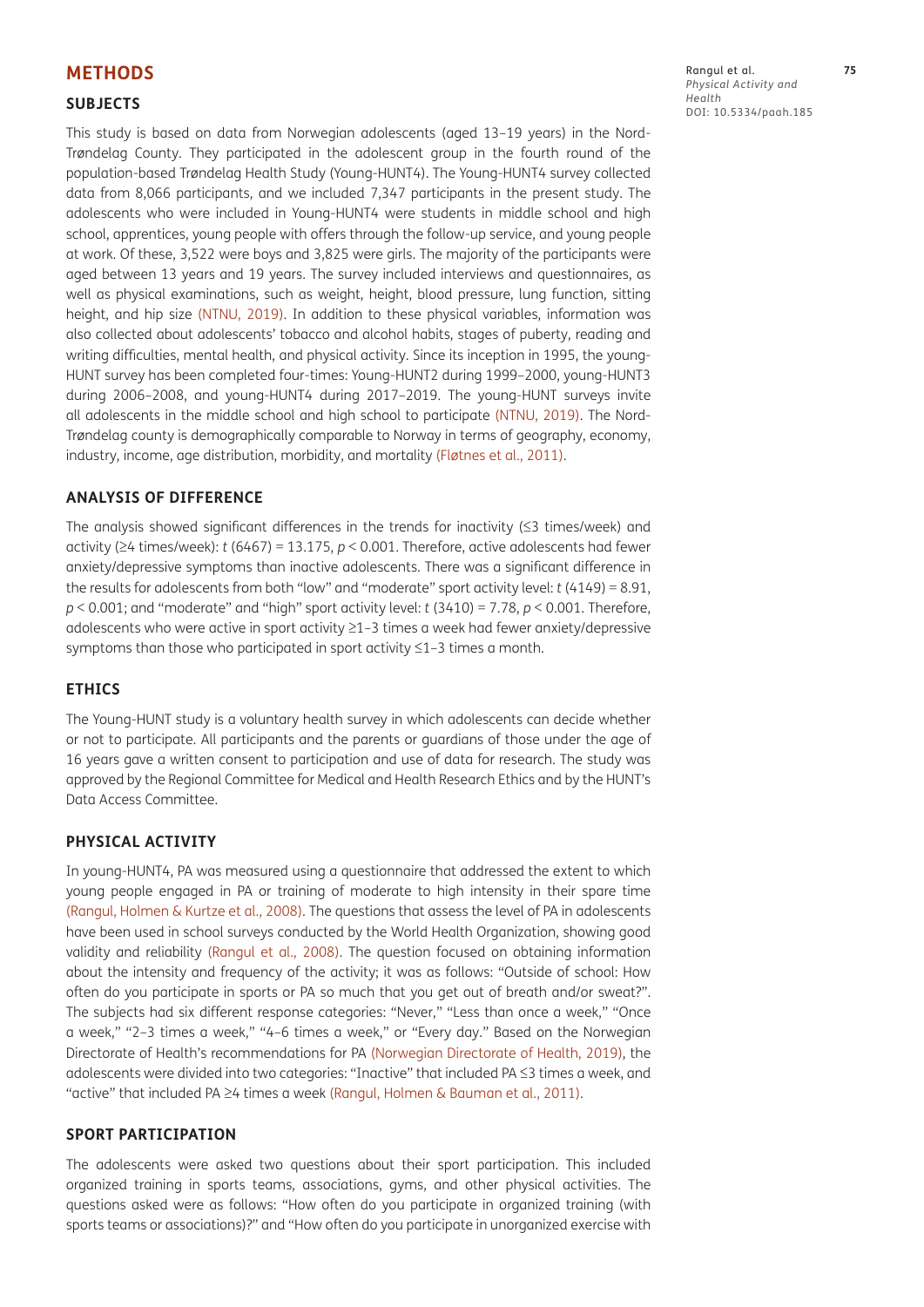others? (Example: playing soccer with friends, training at the gym/group classes, etc.)." Each question had five response categories: "Never," "≤2–3 times a month," "Once a week," "2–3 times a week," or "≥4 times a week." These response categories were further divided into three subcategories: "Low," which included organized activity ≤3 times a month; "Moderate," which included organized activity 1 to 3 times a week; and "High," which included organized activity ≥4 times a week. These categories have been used in previous young-HUNT studies, showing good reliability and validity (Guddal, Stensland & Småstuen et al., 2017).

# **SYMPTOMS OF ANXIETY AND DEPRESSION**

We included a question that measures both depressive and anxiety symptoms. Eleven different claims were listed under this question. The adolescents were asked whether during the previous two weeks they had "Felt scared or anxious," "Felt tense or hurried (restless)," "Felt hopeless when thinking about the future," "Felt down and sad," or "Worried too much about different things." Symptoms of depression and anxiety were measured using a scale derived from the Hopkins Symptom Checklist. This scale has been previously used to measure indications of depression and anxiety and has been shown to be very similar to the full and non-abbreviated instruments ([Strand, Dalgard & Tambs et al., 2003;](#page-12-3) [Tambs & Moum, 1993](#page-12-4)). SCL-5 consists of five elements/statements, where each statement has four response categories ("Not bothered," "Slightly bothered," "Fairly bothered," and "Very bothered"). These response categories are rated from 1 to 4, where the recommended cutoff score for depressive/anxiety symptoms is 2.0 [\(Strand et al., 2003](#page-12-3)). Therefore, adolescents with values ≥2.0 will be categorized as having symptoms of anxiety/depression.

#### **COVARIATES**

Further, we collected information on general health (self-reported well-being) and health habits as adjustment variables. These variables have been used in previous young-HUNT studies (Ask, Langballe & Holmen et al., 2014). The adolescents were asked about their smoking habits with two questions: "Have you ever tried smoking (at least one cigarette)?" and "Do you smoke or have you smoked?". Body mass index (BMI) values were collected through physical measurements of weight and height. The BMI variable was adjusted for age. Values for the subject alcohol habits were collected with three questions: "Do you occasionally drink alcohol? (Alcoholic beer, wine, soda/cider, liquor or home-brewed)," "Have you ever drunk so much alcohol that you have been intoxicated (drunk)?" and "How often do you drink alcohol?".

#### **STATISTICAL ANALYSES**

All statistical analyses were performed using SPSS Statistics 26. Descriptive statistics are reported as counts and percentages. Crosstabs are used to present the number and percentage distribution of girls and boys for the variables PA and organized activity. Independent samples *t*-tests were used to compare depressive and anxiety symptoms between inactive and active PA levels, and between low, moderate and high levels of organized activity. Multinomial regression was used to examine the association of depressive and anxiety symptoms and PA with participation in organized activity for boys and girls aged 13–19 years with values for odds ratios to determine the strength of the connection between the variables. Baseline characteristics analyses and regression analysis were performed using a split file for gender.

#### **RESULTS**

#### **CHARACTERISTICS OF THE STUDY PARTICIPANTS**

A total of 3,522 boys and 3,825 girls were included in the study. The characteristics of the study participants showed that 31% (23% girls and 8% boys) of the adolescents included in the study were categorized as having symptoms of depression/anxiety. Crosstabs were used to elucidate the baseline characteristics of both main variables and covariates [\(Table 1\)](#page-4-0). The analysis showed that symptoms of depression and anxiety decreased with activity level in adolescents, both boys and girls, who were active in sport activities than in those who were inactive. Regarding PA, there was a significant difference in anxiety/depressive symptoms between inactive and active girls and boys. In the group of girls categorized with symptoms of

Rangul et al. **76** *Physical Activity and Health* DOI: 10.5334/paah.185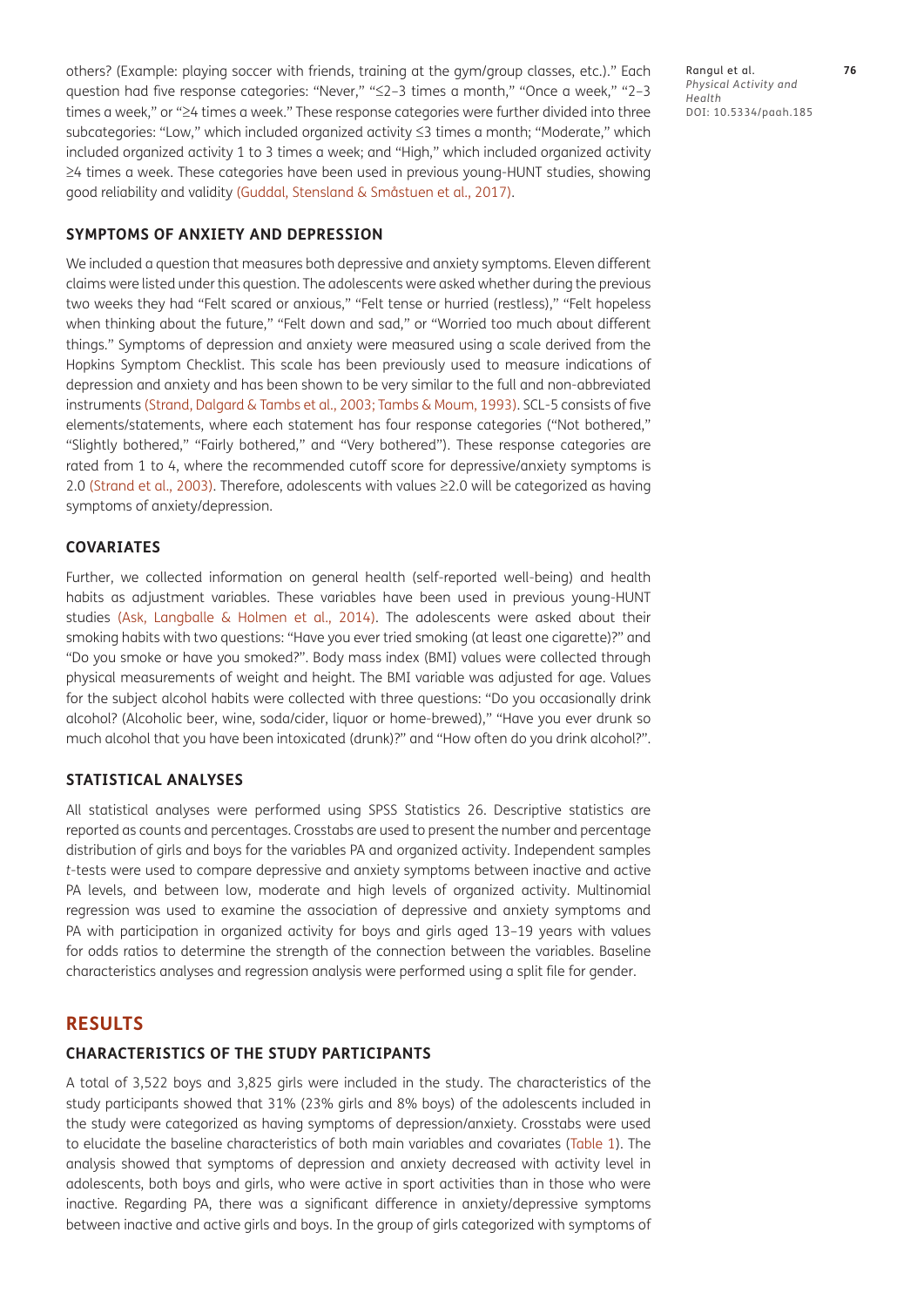|                                | <b>SPORT ACTIVITY</b> |                          |                     |                     |                          |               | PHYSICAL ACTIVITY |                        |                          |                 |
|--------------------------------|-----------------------|--------------------------|---------------------|---------------------|--------------------------|---------------|-------------------|------------------------|--------------------------|-----------------|
|                                | <b>GIRLS</b>          |                          |                     | <b>BOYS</b>         |                          |               | GIRLS             |                        | <b>BOYS</b>              |                 |
|                                | N (%)<br>LOW          | <b>MODERATE</b><br>N (%) | N (%)<br>HIGH       | N (%)<br><b>NO7</b> | <b>MODERATE</b><br>N (%) | N (%)<br>HIGH | INACTIVE<br>N (%) | <b>ACTIVE</b><br>N (%) | <b>INACTIVE</b><br>N (%) | ACTIVE<br>N (%) |
| Age                            |                       |                          |                     |                     |                          |               |                   |                        |                          |                 |
| $13-15$ years                  | 212 (21.8)            | Ô.<br>738 (41            | 320 (56.9)          | 231 (25.4)          | 657 (43.1)               | 340 (44.3)    | 776 (33.8)        | 500 (46.8)             | 697 (36.3)               | 541 (41.6)      |
| $16-19$ years                  | 759 (78.2)            | (59.0)<br>1,062          | 262 (43.1)          | 678 (74.6)          | 868 (56.9)               | 428 (55.7)    | 1,523 (66.2)      | 569 (53.2)             | 1,223 (63.7)             | 759 (58.4)      |
| BMI                            |                       |                          |                     |                     |                          |               |                   |                        |                          |                 |
| Underweight to normal          | 608 (66.5)            | (73.5)<br>1,400          | 530 (80.9)          | 549 (66.8)          | 1,201 (75.2)             | 685 (81.6)    | 1,623 (70.0)      | 924 (78.8)             | 1,332 (70.7)             | 1,112 (80.0)    |
| Overweight                     | 205 (22.4)            | Ġ.<br>379 (19            | 109 (16.6)          | 165 (20.1)          | 273 (17.1)               | 134 (16.0)    | 485 (20.9)        | 214 (18.3)             | 350 (18.6)               | 229 (16.5)      |
| Obese                          | 101 (11.1)            | 6<br>125 (6.             | 16 (2.4)            | 108 (13.3)          | 122 (7.6)                | 20 (2.4)      | 210 (9.1)         | 34 (2.9)               | 201 (10.7)               | 49 (3.5)        |
| Alcohol/intoxication           |                       |                          |                     |                     |                          |               |                   |                        |                          |                 |
| Never alcohol nor intoxication | 540 (47.0)            | 1,267 (59.8)             | 524 (72.7)          | 554 (51.6)          | 1,164 (64.0)             | 613 (65.1)    | 1,482 (54.8)      | 863 (66.4)             | 1,320 (58.2)             | 1,022 (64.9)    |
| Intoxicated 1-10 times         | 325 (28.3)            | I.<br>502 (23            | 131 (18.2)          | 250 (23.3)          | 336 (18.5)               | 165 (17.5)    | 693 (25.6)        | 267 (20.5)             | 460 (20.3)               | 292 (18.5)      |
| Intoxicated > 10 times         | 283 (24.7)            | 5<br>350 (16             | 66 (9.1)            | 269 (25.1)          | 318 (17.5)               | 163 (17.3)    | 530 (19.6)        | 170 (13.1)             | 489 (21.5)               | 261 (16.6)      |
| Nonsmoker/smoker               |                       |                          |                     |                     |                          |               |                   |                        |                          |                 |
| Non-smoker                     | 995 (92.2)            | (6.9)<br>2011 (9         | 708 (98.7)          | 896 (88.1)          | 1,661 (94.0)             | 883 (96.6)    | 2,459 (94.6)      | 1,272 (98.5)           | 1,971 (90.5)             | 1,490 (96.7)    |
| Smoker                         | 84 (7.8)              | 65 (3.1)                 | $(1.3)$<br>$\sigma$ | 121 (11.9)          | 106 (6.0)                | 31 $(3.4)$    | 140 (5.4)         | 19 (1.5)               | 208 (9.5)                | 51 (3.3)        |
| Self-reported Wellbeing        |                       |                          |                     |                     |                          |               |                   |                        |                          |                 |
| Good health                    | 774 (67.3)            | (88.4)<br>1,881          | 684 (94.7)          | 831 (77.9)          | 1674 (91.5)              | 907 (95.8)    | 2,122 (78.3)      | 1,231 (94.1)           | 1,910 (83.9)             | 1,521 (95.7)    |
| <b>Bad health</b>              | 376 (32.7)            | $\odot$<br>246 (11       | 38 (5.3)            | 236 (22.1)          | 156 (8.5)                | 40 (4.2)      | 588 (21.7)        | 77 (5.9)               | 366 (16.1)               | 68 (4.3)        |
| Anxiety/depression             |                       |                          |                     |                     |                          |               |                   |                        |                          |                 |
| No symptoms                    | 482 (43.1)            | (6.7)<br>1172 (5         | 497 (71.0)          | 772 (75.9)          | 1,512 (86.3)             | 786 (86.7)    | 1,312 (49.9)      | 845 (66.9)             | 1,765 (81.1)             | 1,312 (86.9)    |

**Symptoms** 637*(56.9)* 895*(43.3)* 203 *(29.0)* 245 *(24.1)* 241 *(13.7)* 119 *(13.2)* 1,320 (50.2) 418 *(33.1)* 410 *(18.9)* 197 *(13.1)*

245 (24.1)

203 (29.0)

895(43.3)

637(56.9)

Symptoms

 $241(13.7)$ 

 $197(13.1)$ 

410 (18.9)

 $1,320(50.2)$  418(33.1)

119 (13.2)

<span id="page-4-0"></span>**Table 1** Characteristics of the study participants (N = 7,347).

Table 1 Characteristics of the study participants (N = 7,347).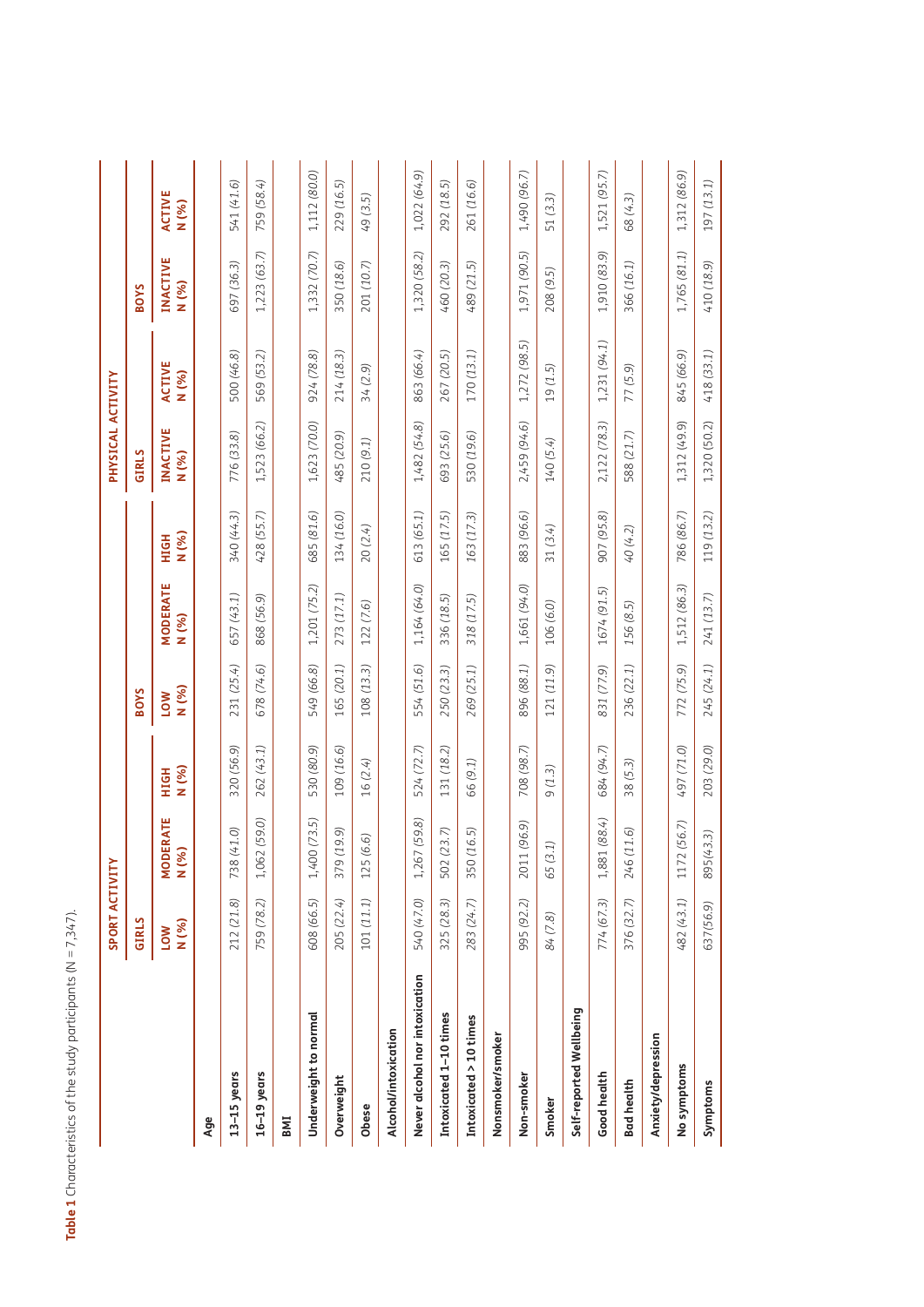anxiety and depressive, 76% were inactive and 24% were active. The same trend was observed in boys, i.e., 67.5% of those categorized with anxiety/depressive symptoms were inactive and 32.5% were active. In sport activity, 37% of the girls in the category "low" (sport activity for ≤3 times a month) were identified with symptoms of depression or anxiety, while only 12% of the girls in category "high" (sport activity for ≥4 times a week) were identified with the symptoms. The same trend was observed in the boys, with 41% in the category "low" and 20% in category "high" [\(Table 1\)](#page-4-0).

Rangul et al. **78** *Physical Activity and Health* DOI: 10.5334/paah.185

<span id="page-5-0"></span>**Table 2** Association between physical activity level and symptoms of anxiety/depression among girls and boys.

\*Model 1: Unadjusted. # Model 2: Adjusted for age,

gender, alcohol, smoking, selfreported wellbeing and BMI.

#### **PA LEVEL AND ANXIETY/DEPRESSIVE SYMPTOMS**

The regression analysis showed that the odds of having symptoms of anxiety and depression were higher in both girls ( $OR = 1.51$ ,  $p < 0.001$ ) and boys ( $OR = 1.29$ ,  $p = 0.037$ ) who were inactive than in those who were active [\(Table 2\)](#page-5-0).

|          |                         | <b>GIRLS</b> |       |           |              |              | <b>BOYS</b> |       |           |              |              |
|----------|-------------------------|--------------|-------|-----------|--------------|--------------|-------------|-------|-----------|--------------|--------------|
|          |                         | В            | p     | <b>OR</b> | 95% CI       |              | B           | p     | <b>OR</b> | 95% CI       |              |
|          |                         |              |       |           | <b>LOWER</b> | <b>UPPER</b> |             |       |           | <b>LOWER</b> | <b>UPPER</b> |
| Model 1* | Active                  | Ref.         |       |           |              |              |             |       |           |              |              |
|          | inactive                | 0.710        | 0.000 | 2.034     | 1.768        | 2.339        | 0.436       | 0.000 | 1.547     | 1.287        | 1.860        |
| Model 2# | Active                  | Ref.         |       |           |              |              |             |       |           |              |              |
|          | inactive                | 0.413        | 0.000 | 1.512     | 1.263        | 1.810        | 0.256       | 0.037 | 1.292     | 1.015        | 1.643        |
|          | Age                     | 0.222        | 0.032 | 1.248     | 1.019        | 1.529        | 0.084       | 0.415 | 1.088     | .899         | 1.331        |
|          | Nonsmoker/smoker        | 0.709        | 0.017 | 2.031     | 1.135        | 3.637        | 0.924       | 0.000 | 2.518     | 1.630        | 3.889        |
|          | Alcohol/intoxicated     | 0.009        | 0.909 | 1.009     | 0.869        | 1.172        | $-0.142$    | 0.056 | 0.868     | 0.750        | 1.004        |
|          | Self-reported Wellbeing | 1.325        | 0.000 | 3.761     | 2.665        | 5.308        | 1.245       | 0.000 | 3.473     | 2.448        | 4.926        |
|          | BMI                     | 0.369        | 0.000 | 1.446     | 1.234        | 1.694        | 0.400       | 0.000 | 1.492     | 1.278        | 1.741        |

# **PARTICIPATION IN SPORT ACTIVITY AND SYMPTOMS OF ANXIETY/DEPRESSION**

The regression analysis showed that girls with a low level of sport activity had a 1.75-times higher likelihood of having symptoms of anxiety and depression than girls with a high level of sport activity (OR = 1.75, *p* < 0.001). For boys, the odds were lower (OR = 1,55, *p* = 0.007) ([Table 3](#page-6-0)).

# **DISCUSSION**

The results from this observational cohort study suggest that a higher proportion of girls are categorized as having anxiety/depressive symptoms than boys, and adolescents who are physically active and participate in organized sports have lower odds of having symptoms of anxiety/depression. The results also indicate that the odds of being classified with anxiety/ depressive symptoms are 50% higher in girls than in boys, and 30% higher in boys with an inactive PA level than in those with active PA level. Adolescents with low level of sport activity have 1.7-times (girls) and 1.5-times (boys) higher likelihood of developing symptoms of anxiety/depression.

The study showed a clear difference in sex and occurrence of anxiety/depressive symptoms. Girls showed approximately 3-times the possibility of being categorized as having anxiety/ depressive symptoms than boys. These results are not unique compared to those of other studies on the same topic. Comparable studies based on over 100.000 adolescents have found similar results for differences between boys and girls [\(Bakken, 2020](#page-10-1); [Bakken, 2019](#page-10-0)). The results of this study show that 23% of the girls reported a high incidence of anxiety/ depressive symptoms that were above the cutoff score of 2.0. Therefore, every fourth girl in the cohort was categorized as having anxiety/depressive symptoms, consistent with observations of another study ([Hume, Timperio & Veitch et al., 2011](#page-10-5)). Self-reported mental illness has increased gradually in girls since 2010, and according to the Ungdata survey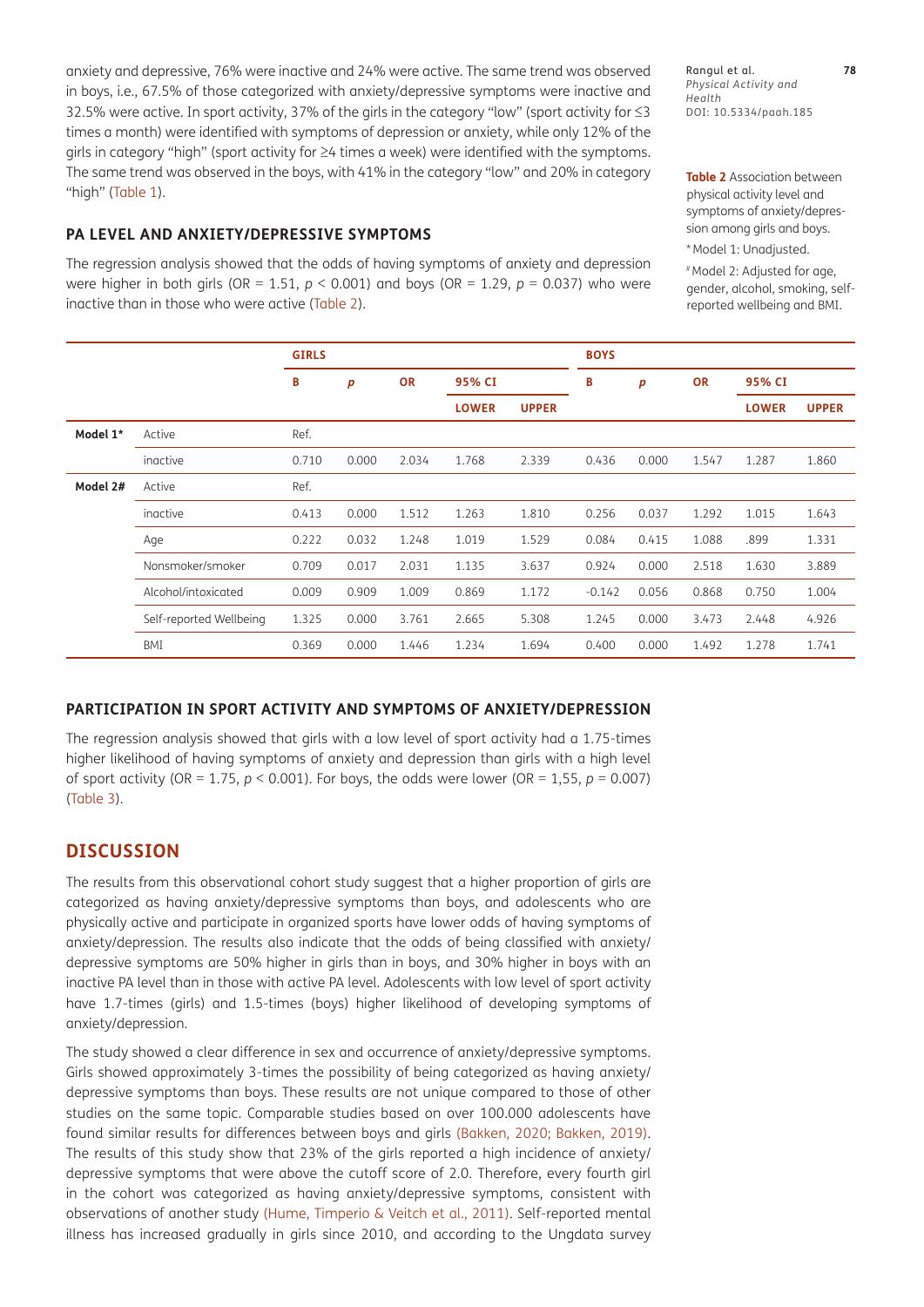|          |                         | <b>GIRLS</b> |       |           |              |              | <b>BOYS</b> |       |           |              |              |
|----------|-------------------------|--------------|-------|-----------|--------------|--------------|-------------|-------|-----------|--------------|--------------|
|          |                         | B            | p     | <b>OR</b> | 95% CI       |              | B           | p     | <b>OR</b> | 95% CI       |              |
|          |                         |              |       |           | <b>LOWER</b> | <b>UPPER</b> |             |       |           | <b>LOWER</b> | <b>UPPER</b> |
| Model 1* | High <sup>a</sup>       | Ref.         |       |           |              |              |             |       |           |              |              |
|          | Lowb                    | 1.174        | 0.000 | 3.236     | 2.645        | 3.958        | 0.740       | 0.000 | 2.096     | 1.648        | 2.666        |
| Model 2# | High <sup>a</sup>       | Ref.         |       |           |              |              |             |       |           |              |              |
|          | Lowb                    | 0.557        | 0.000 | 1.746     | 1.339        | 2.277        | 0.440       | 0.007 | 1.552     | 1.129        | 2.134        |
|          | Age                     | 0.954        | 0.000 | 2.595     | 1.925        | 3.497        | 0.742       | 0.000 | 2.100     | 1.573        | 2.801        |
|          | Nonsmoker/smoker        | 0.713        | 0.079 | 2.039     | 0.921        | 4.517        | 1.016       | 0.000 | 2.761     | 1.585        | 4.809        |
|          | Alcohol/intoxicated     | 0.196        | 0.087 | 1.217     | 0.972        | 1.524        | $-0.282$    | 0.006 | 0.764     | 0.618        | 0.921        |
|          | Self-reported Wellbeing | 1.628        | 0.000 | 5.091     | 3.237        | 8.006        | 1.714       | 0.000 | 5.551     | 3.497        | 8.812        |
|          | <b>BMI</b>              | 0.354        | 0.003 | 1.424     | 1.132        | 1.793        | 0.514       | 0.000 | 1.672     | 1.351        | 2.070        |
| Model 3* | High <sup>a</sup>       | Ref.         |       |           |              |              |             |       |           |              |              |
|          | Moderate <sup>c</sup>   | 0.626        | 0.000 | 1.870     | 1.554        | 2.250        | 0.051       | 0.669 | 1.053     | 0.832        | 1.333        |
| Model 4# | High <sup>a</sup>       | Ref.         |       |           |              |              |             |       |           |              |              |
|          | Moderate <sup>c</sup>   | 0.354        | 0.002 | 1.425     | 1.133        | 1.793        | $-0.093$    | 0.532 | 0.911     | 0.679        | 1.221        |
|          | Age                     | 0.284        | 0.028 | 1.328     | 1.032        | 1.710        | 0.045       | 0.716 | 1.046     | 0.820        | 1.334        |
|          | Nonsmoker/smoker        | $-0.032$     | 0.937 | 0.968     | 0.438        | 2.141        | 0.392       | 0.151 | 1.480     | 0.866        | 2.530        |
|          | Alcohol/intoxicated     | 0.236        | 0.025 | 1.267     | 1.030        | 1.557        | $-0.156$    | 0.080 | 0.856     | 0.719        | 1.019        |
|          | Self-reported Wellbeing | 0.515        | 0.024 | 1.673     | 1.069        | 2.619        | 0.616       | 0.010 | 1.852     | 1.161        | 2.954        |
|          | BMI                     | 0.334        | 0.002 | 1.397     | 1.135        | 1.719        | 0.323       | 0.001 | 1.381     | 1.136        | 1.679        |

published in 2019, approximately one in four girls between the 10th grade and the end of high school experience being fairly or very bothered by mental problems [\(Bakken, 2019](#page-10-0)). Previous study based on the young-HUNT data showed similar trends. The results showed that of the 2000 adolecents included in the study 23% of girls and 11% of boys could be classified with symptoms of anxiety/depression (Fløtnes et al., 2011). There are several reasons why girls are more exposed to anxiety/depressive symptoms than boys. Walderhaug ([2008\)](#page-12-5) claimed that the reduction in serotonergic activity in anxiety/depressive symptoms affects girls to a greater extent than boys, and thus, girls report anxiety/depressive symptoms more frequently than boys. However, physical activity can help increase serotonergic activity ([Martinsen,](#page-11-8)  [2000\)](#page-11-8) and reduce depressive symptoms [\(Chauloff, 1997;](#page-10-6) [Hoffman, 1997;](#page-10-7) [Dishman, 1997](#page-10-8)). Therefore, girls report higher levels of anxiety/depressive symptoms possibly because girls have lower level of activity than boys and are more sensitive to the reduction in serotonergic activity. Furthermore, based on the results presented in the present study, it may be argued that girls' low activity levels may affect their mental health and contribute to developing more anxiety/depressive symptoms than boys in the same age group.

Studies have been conducted on the effect of PA on anxiety/depressive symptoms in recent decades, but there is some disagreement about the extent to which PA has a positive effect on anxiety/depressive symptoms [\(Greist, Morgan & Goldston, 1987;](#page-10-9) Hughes, Casal & Leon, 1986; [Østerås, Sigmundsson & Haga, 2017](#page-12-6); [Blumenthal, Babyak & Moore et al., 1999](#page-10-10); McMahon, Corcoran, O'Regan, et al., 2017; [Norris, Carroll & Cochrane., 1992;](#page-11-9) [VanKim & Nelson, 2012](#page-12-7); [Singh,](#page-12-8)  [Clements & Fiatarone, 1997](#page-12-8); [Steptoe & Butler, 1996;](#page-12-9) [Singh, Stavrinos & Scarbek et al., 2005](#page-12-10); [Stephens, 1988\)](#page-12-11). We found that adolescents with a high PA level, which includes all types of PA that are exhausting or sweaty, report lower levels of anxiety/depressive symptoms. Moreover, a study claimed that PA must be regularly performed to have an impact on mental health (Hughes, 1986). This suggests that adolescents who are regularly physically active have a lower risk of developing symptoms of anxiety/depression. A study by Wiles, Stavrinos & Scarbek et al. [\(2012](#page-12-12)) supports these claims. They followed 5,423 adolescents at 14 years in Great Britain and found an association between the amount of PA and occurrence of depressive symptoms. The

<span id="page-6-0"></span>**Table 3** Association between participation in sport activity and symptoms of anxiety/depression among girls and boys.

\* Model 1 and model 3: Unadjusted.

# Model 2 and model 4: Adjusted for age, gender, alcohol, smoking, selfreported wellbeing and BMI. a High: Sport activity 4 times a week or more. **b** Low: Sport activity 3 times a month or less. <sup>c</sup> Moderate: Sport activity 1–3 times a week.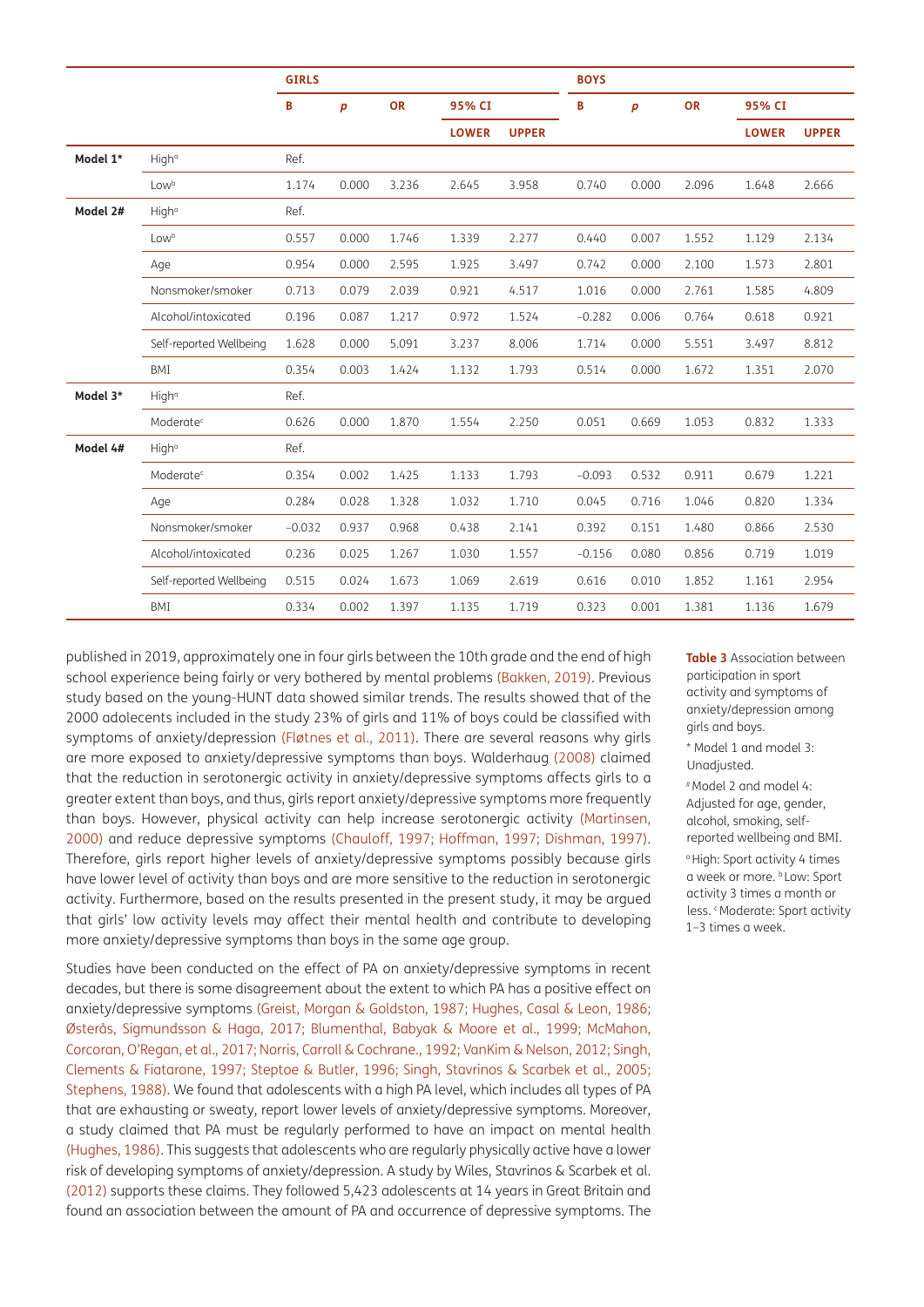study found no correlation between the intensity of PA and reduction in depressive symptoms; but it suggested that the amount of PA had a greater effect on the reduction in depressive symptoms than intensity of the PA.

Further, we observed a negative correlation between PA and anxiety/depressive symptoms, and a positive correlation between PA and self-reported well-being in both girls and boys. This indicates that adolescents who are physically active have fewer anxiety/depressive symptoms and higher well-being. The regression analysis supports this result and indicates that the odds of developing symptoms of anxiety/depression are higher in adolescents who are physically inactive than adolescents with high physical activity level. There are several comparable studies with similar results (Hughes et al., 1986; [Camacho, Roberts & Lazarus et al, 1991](#page-10-11); [Farmer,](#page-10-12)  [Locker & Moscicki et al, 1998](#page-10-12); [Stephens, 1988](#page-12-11); McMahon, Corcoran, O'Regan, et al., 2017; [Norris,](#page-11-10)  [Carroll & Cochrane, 1990](#page-11-10); Lindegård, Jonsdottir & Börjesson et al., 2015; [Murphy et al., 2020\)](#page-11-2). A recent study of Swedish adolescents showed similar results ([Ma, Hagquist & Kleppang, 2020](#page-11-11)). The study does not include the same covariates as are in the present study, but includes social covariates, such as social background, family structure, and future educational plans. The results of the Swedish study showed that inactive adolescents have 75% higher odds of developing depressive symptoms than adolescents who participate in some PA daily ([Ma et al., 2020\)](#page-11-11). A study conducted on 14.804 college students in the United States also showed similar results in terms of PA, depressive symptoms, and mental well-being. Moreover, students who achieved health recommendations related to PA were less likely to report poor mental health than those who did not meet the health recommendations ([VanKim & Nelson, 2012\)](#page-12-7). Additionally, students who were good at socialization achieved the recommended PA to a greater extent than students who were poor at socialization ([VanKim & Nelson, 2012\)](#page-12-7). This indicates that PA conducted as a social event with other people may reduce depressive symptoms to a greater extent than activity conducted alone. Several other studies have also indicated an association between participation in organized activities and lower levels of anxiety/depressive symptoms (Bohnert et al., 2008; [Fredricks & Eccles, 2006](#page-10-13); [Mahoney, Schweder & Stattin, 2002;](#page-11-8) [McHale,](#page-11-12)  [Crouter & Tucker, 2001](#page-11-12); [Simpkins, Fredricks & Davis-Kean et al., 2006;](#page-12-13) [Murphy et al., 2020](#page-11-2)). The results of the present study show that adolescents who are active in some organized and unorganized sport activity with others for less than once a week have more possibility of developing anxiety/depressive symptoms than adolescents who are active in organized or unorganized sport activity with others for once a week or more. This is also supported by the regression analysis, which showed higher odds for anxiety/depressive symptoms with a low sport activity level than a high sport activity level. A possible explanation for these results is the positive effect of social interaction. Studies have shown that social interaction is equally important as PA in reducing anxiety/depressive symptoms (Hughes et al., 1986; [VanKim &](#page-12-7)  [Nelson, 2012](#page-12-7)). A recent study conducted in participants of the same age group (13–19 years) in Nord-Trøndelag shows that social support can lead to social coping beliefs, which in turn helps prevent social anxiety [\(Aune, Juul & Beidel et al., 2020\)](#page-10-14). Untreated social anxiety can lead to the development of anxiety/depressive symptoms and other mental disorders in children and adolescents [\(Aune et al., 2020\)](#page-10-14). These studies ([VanKim & Nelson, 2012;](#page-12-7) [Aune et al., 2020\)](#page-10-14) show that the socialization of adolescents for organized activities is equally essential as PA for reducing anxiety/depressive symptoms. Social interaction and companionship in organized activities can also serve as a distraction from depressing thoughts for adolescents ([Bahrke &](#page-10-15)  Rangul et al. **80** *Physical Activity and Health* DOI: 10.5334/paah.185

[Morgan, 1978\)](#page-10-15). Thus, organized activity can reduce anxiety/depressive symptoms. The results of the adjusted analyses show that anxiety/depression is a variable with relatively high odds in relation to inactivity and low and moderate participation in sport activity in both boys and girls. Therefore, it is important that young adolescents are more physically active, and it is unfortunate that the physical activity level in both organized and unorganized activities decrease with age. The same findings were applicable in the Physical Activity among Norwegian Children Study, where organized activities, had a clear decrease in participation in organized sports as adolescents get older [\(Bakken, 2019;](#page-10-0) [Steene-Johannessen et al., 2019](#page-12-1)). In Norway, the percentage of young people who actively participate in organized sports activities gradually decreases when young people enter middle school and high school. While 70% of the boys and 69% of the girls in the 8th grade train with sports team one or more times a week, only 40% of the boys and 28% of the girls in the 3rd grade of high school participate in organized sports at least once a week ([Bakken, 2019](#page-10-0)).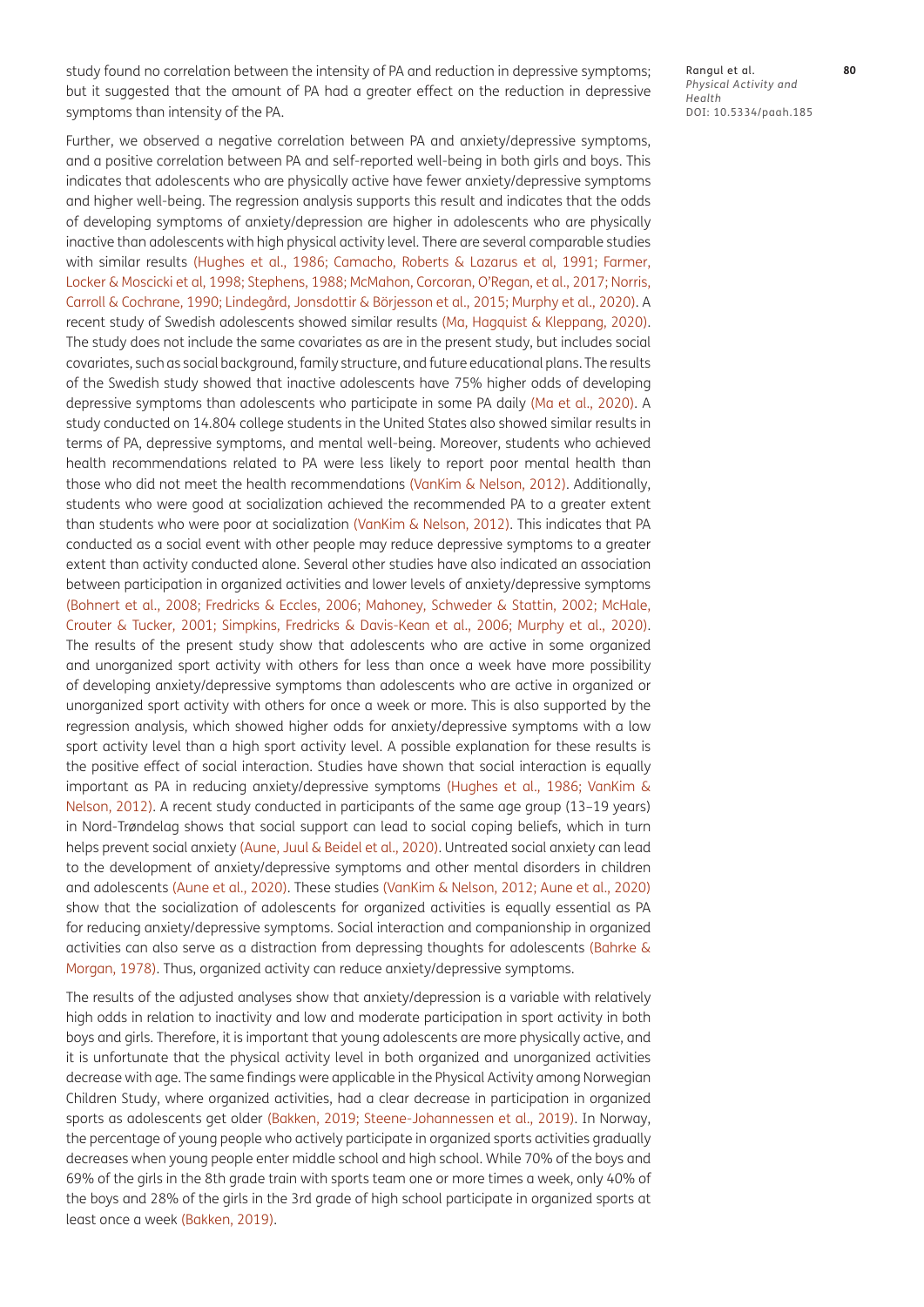#### **PRACTICAL IMPLICATIONS**

The results of the present survey indicate the necessity of adolescents to engage in both organized and unorganized PA. We found a decrease in both PA and organized and unorganized activity when adolescents get older, and that a low physical activity level correlates with higher levels of anxiety/depressive symptoms. Organized activity is a very popular leisure activity, especially in children, but we noted an increasing dropout rate in adolescents in middle school and high school [\(Bakken, 2019\)](#page-10-0). Here, organized sports have a responsibility to facilitate so that they meet the requirement of the Norwegian Sports Confederations promise of "sports for all". It is important that organized sports are open to all children and adolescents who wants to participate, regardless of prerequisites and skills. In this way, we can get adolescents with less anxiety/depressive symptoms.

Physical education is an arena where you reach out to all the young people and not just the young people who have chosen physical activity themselves. Here you also meet those young people who are not active in their spare time. Therefor it becomes important that all students have positive experiences in physical education, because there is a connection between positive experiences in physical education and physical activity in leisure time ([Jaakkola et al., 2017](#page-10-16); [Kalajas–Tilga et al., 2022](#page-11-13)). Affecting change in constructs such as autonomous motivation in a PE context is related to positive change in motivation toward activities in an out-of-school context ([Kalajas-Tilga et al., 2020\)](#page-11-14). Perceived autonomy support from peers and parents is also important to the prediction of change in autonomous motivation toward, and actual participation in, leisure time physical activity ([Kalajas-Tilga et al., 2020](#page-11-14)).

Recommendations that guidelines for mental health benefits should also include a context as well as intensity, type of activity and time spent, because sport activity together with others confers additional benefits above that provided by activity alone. Provision of a wider variety of physical activities through school PE and organizations should be a priority for the optimal development of physical and mental health among adolescents.

Our findings underscore the importance of keeping young people physically active. It will be important to do research, and make interventions to find out more about how to stimulate young people to physical activity, and we suggests that physical activity interventions should target these at-risk groups in the future. Aims should be targeted at those who are fully inactive, or least active, and females with a view to improving the mental health of those most in need.

# **STRENGTHS AND LIMITATIONS**

#### **STRENGTHS**

This study has a large representative selection and provides an overview of the average adolescents in Norway. The study was not conducted at a specific school or selection, but with all adolescents between 13 and 19 years of age in the Nord-Trøndelag county, Norway. This includes all types of adolescents, such as those physically active and those who engage in other hobbies in their spare time. The study had a high response percentage—75% of the invited adolescents participated in the study. We also adjusted for background variables, such as smoking habits, alcohol habits, self-reported well-being, BMI, and age.

#### **LIMITATIONS**

First, this was a cross-sectional study and provided current data, in contrast to longitudinal study that would have provided alterations over time. In such a study, it is difficult to control whether young people report a higher level of activity or less anxiety/depressive symptoms than they actually have to improve the result. Moreover, boys may underreport their emotions ([Koenig, Isaacs & Schwartz, 1994](#page-11-15)) and make it difficult to obtain an exact result for the anxiety/depression variable. Second, this study does not include PA that adolescents achieve through physical education and other physical activities at school. There can also be activities that the adolescent does not directly connect to PA or organized sport activity, which have not been included in these variables. The result in this study does not include a control of family history of anxiety/depression, social relationships, personality traits or diagnosis of mental health problems. PA in this study is measured by a questionnaire, and not by objective Rangul et al. **81** *Physical Activity and Health* DOI: 10.5334/paah.185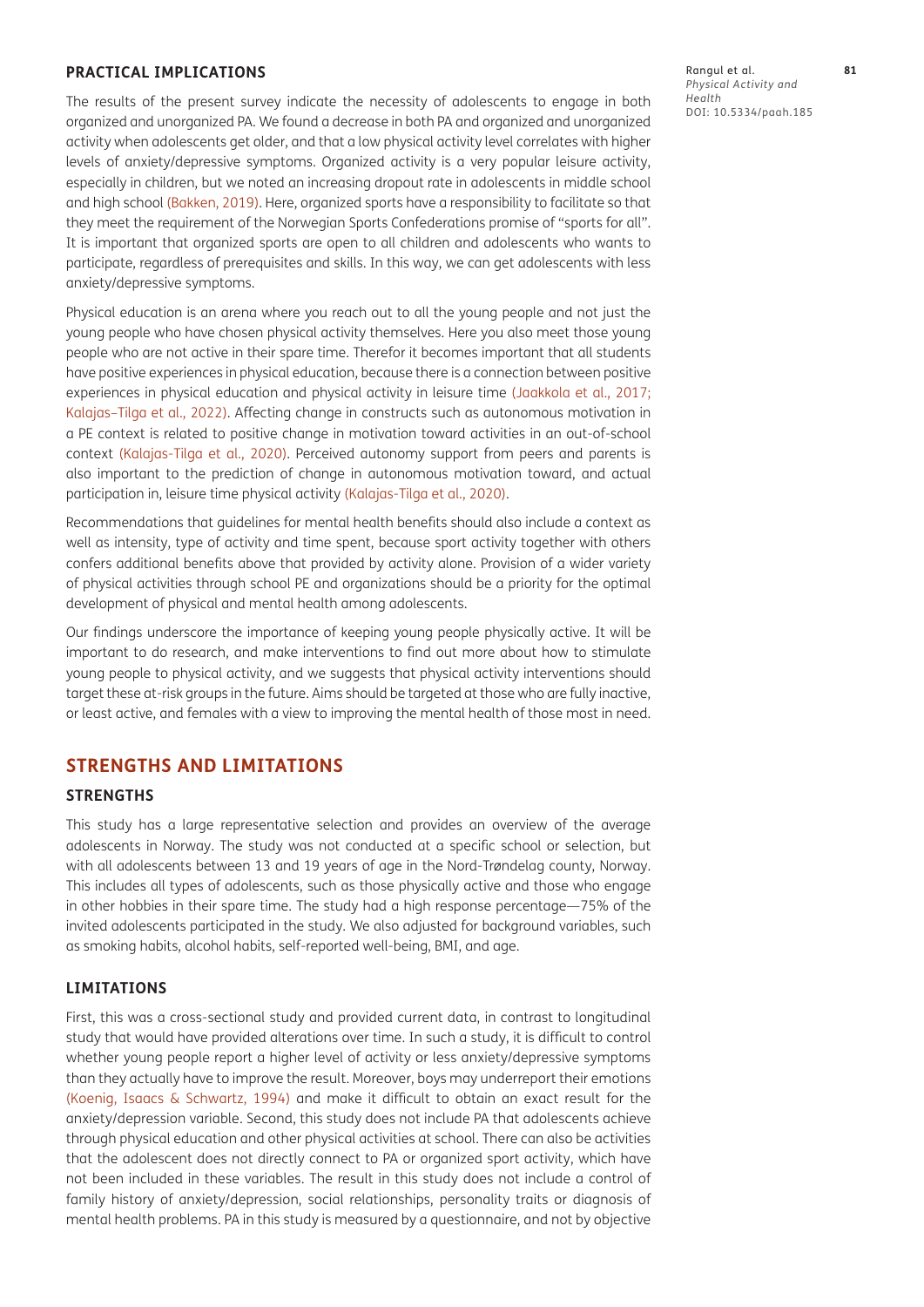methods as accelerometers. Adolescents tend to overestimate their PA level when it comes to self-report. Which is a limitation.

Rangul et al. **82** *Physical Activity and Health* DOI: 10.5334/paah.185

# **CONCLUSIONS**

This study shows the increment in anxiety/depressive symptoms in adolescents aged between 13 and 19 years, and that girls are more prone to develop anxiety/depressive symptoms than boys. Further, the results show that there is an association between the amount of PA, both organized and unorganized, and the level of anxiety/depressive symptoms in adolescents. Overall, the results show that adolescents who are regularly physically active experience fewer symptoms of anxiety and depression than those who are comparatively less physically active. We also found that girls are more likely to be classified as having anxiety/depressive symptoms than boys. Additionally, by increasing the amount of PA and organized sport activity, adolescents can experience better well-being and fewer symptoms of anxiety and depression.

# **DATA ACCESSIBILITY STATEMENT**

Data are available upon request from the HUNT Research Center. Interested, qualified researchers may request the data by contacting the HUNT Research Center, Levanger, Norwegian University of Science and Technology at [hunt@medisin.ntnu.no](mailto:hunt@medisin.ntnu.no).

# **ABBREVIATIONS**

HUNT: The Trøndelag Health Study; NTNU: Norwegian University of Science and Technology; PA, physical activity.

# **ETHICS AND CONSENT**

Participation in the study was voluntary. Inclusion in the Young-HUNT was based on written informed consent from participants aged 16 years or older, and from the parents of those aged under 16 years, in accordance with the Norwegian law. The Young-HUNT studies have been approved by the Regional Committee for Medical Research Ethics and the Data Inspectorate of Norway. All methods were performed in accordance with the relevant guidelines and regulations.

## **COMPETING INTERESTS**

The authors have no competing interests to declare.

# **AUTHOR CONTRIBUTIONS**

MB was the main investigator and designed the study protocol in close collaboration with SOU and KS. Conceptualization of the study: MB, VR, SOU, and KS. Formal analysis: MB and SOU Methodology: VR, MB, SOU, and KS Writing – original draft: MB Writing and editing the manuscript: VR, MB, SOU, and KS Approval of the final version of the manuscript: VR, MB, SOU, and KS.

# <span id="page-9-0"></span>**AUTHOR AFFILIATIONS**

**Marthe Bjerkan D** [orcid.org/0000-0001-5253-0204](https://orcid.org/0000-0001-5253-0204) Nord University, NO **Vegar Rangul <sup>1</sup>** [orcid.org/0000-0001-8863-0557](https://orcid.org/0000-0001-8863-0557) Nord University, NO **Knut Skjesol**[orcid.org/0000-0002-3842-9035](https://orcid.org/0000-0002-3842-9035) Nord University, NO **SveinOlav Ulstad D** [orcid.org/0000-0003-3172-4370](https://orcid.org/0000-0003-3172-4370) Nord University, NO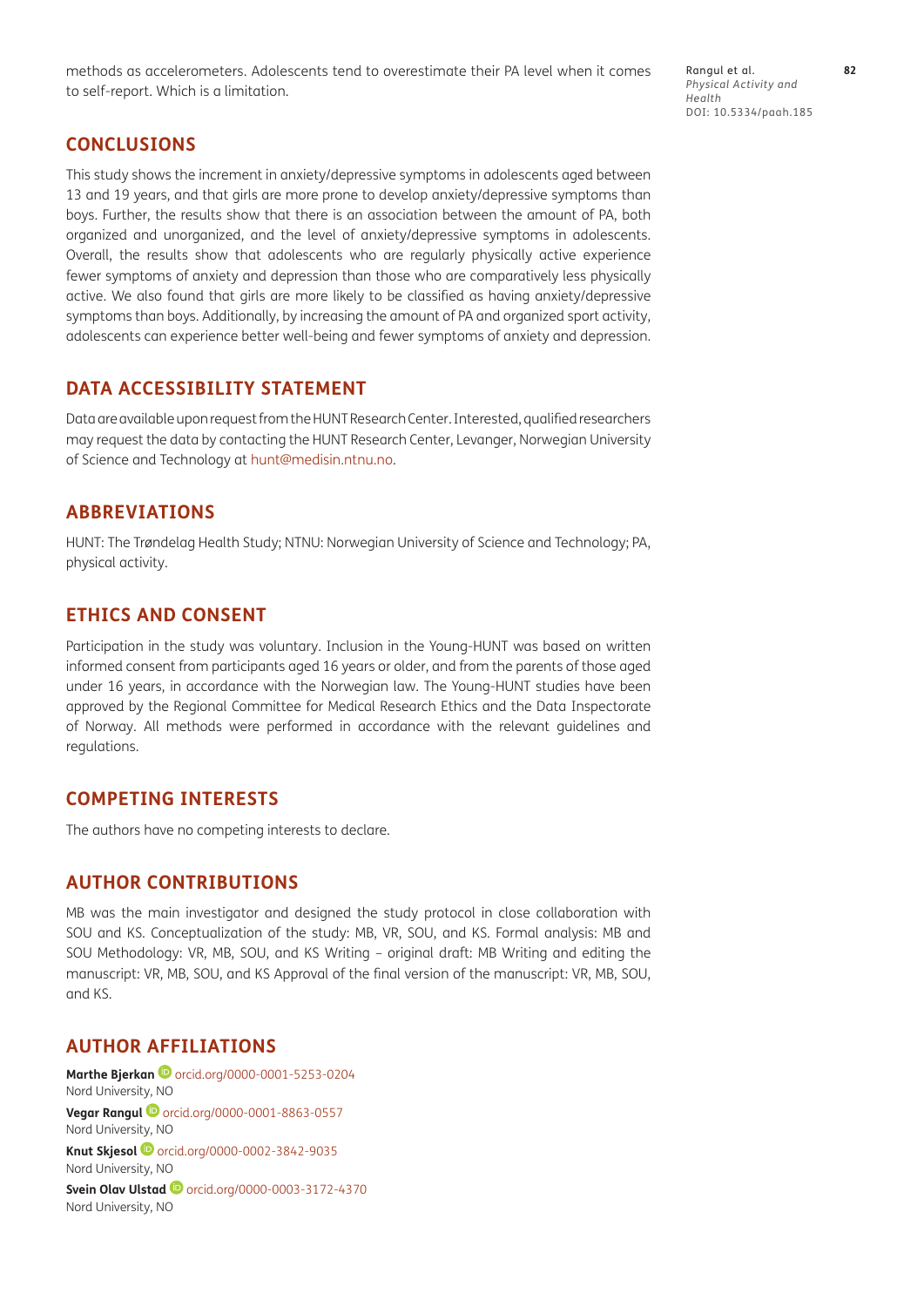## **REFERENCES**

- **Ask, H., Langballe, E. M., Holmen, J., Selbæk, G., Saltvedt, I.,** & **Tambs, K.** (2014). Mental health and wellbeing in spouses of persons with dementia: the Nord-Trøndelag health study. *BMC Public Health*. DOI:<https://doi.org/10.1186/1471-2458-14-413>
- <span id="page-10-14"></span>**Aune, T., Juul, E. M. L., Beidel, D. B., Nordahl, H. M.,** & **Dvorak, R. D.** (2020). Mitigating adolescent social anxiety symptoms: the effects of social support and social self-efficacy in findings from the Young-HUNT 3 study. *European Child & Adolescent Psychiatry*. DOI:<https://doi.org/10.1007/s00787-020-01529-0>
- <span id="page-10-15"></span>**Bahrke, M. S.,** & **Morgan, W. P.** (1978). Anxiety reduction following exercise and meditation. *Cognitive Therapy and Research*, *2*(4), 323–33. DOI:<https://doi.org/10.1007/BF01172650>
- <span id="page-10-0"></span>**Bakken, A.** (2019). Ungdata 2019. Nasjonale resultater. (NOVA Rapport 9/19).

<span id="page-10-1"></span>**Bakken, A.** (2020). Ungdata 2020. Nasjonale resultater. (NOVA Rapport 16/20).

- <span id="page-10-10"></span>**Blumenthal, J. A., Babyak, M. A., Moore, K. A., Craighead, E., Herman, S., Khatri, P., Waugh, R., Napolitano, M. A., Forman, L. M., Appelbaum, M., Doraiswamy, M.,** & **Krishnan, R.** (1999). Effects of Exercise Training on Older Patients With Major Depression. *American Medical Association*, *159*. DOI: <https://doi.org/10.1001/archinte.159.19.2349>
- <span id="page-10-3"></span>**Biddle, S. J. H., Ciaccioni, S., Thomas, G.,** & **Vergeer, I.** (2019). Physical activity and mental health in children and adolescents: An updated review of reviews and an analysis of causality. *Psychology of Sport and Exercise*, *42*, 146–155. DOI:<https://doi.org/10.1016/j.psychsport.2018.08.011>
- <span id="page-10-4"></span>**Bohnert, A. M., Aikins, J. W.,** & **Arola, N. T.** (2013). Regrouping: Organized activity involvement and social adjustment across the transition to high school. Organized Out-of-School Activities: Settings for Peer Relationships. *New Directions for Child and Adolescent Development*, *140*, 57–75. DOI: [https://doi.](https://doi.org/10.1002/cad.20037) [org/10.1002/cad.20037](https://doi.org/10.1002/cad.20037)
- <span id="page-10-11"></span>**Camacho, T. C., Roberts, R. E., Lazarus, N. B., Kaplan, G. A.,** & **Cohen, R. D.** (1991). Physical activity and depression: evidence from the Alameda County Study. *American Journal Epidemiology*, *134*(2), 220– 231. DOI: <https://doi.org/10.1093/oxfordjournals.aje.a116074>
- <span id="page-10-6"></span>**Chauloff, F.** (1997). The serotonin hypothesis. *Physical activity and mental health*. Washington, DC: Taylor & Francis.
- <span id="page-10-2"></span>**Collishaw, S., Maughan, B., Natarajan, L.,** & **Pickles, A.** (2010). Trends in adolescent emotional problems in England: a comparison of two national cohorts twenty years apart. *Journal of Child Psychology and Psychiatry*, *51*, 885–894. DOI: <https://doi.org/10.1111/j.1469-7610.2010.02252.x>
- **de Oliveira, G. D., Oancea, S. C., Nucci, L. B.,** & **Holm, N.** (2018). The association between physical activity and depression among individuals residing in Brazil. *Social Psychiatry Psychiatric Epidemiology*, *53*, 373–383. DOI: <https://doi.org/10.1007/s00127-017-1441-6>
- <span id="page-10-8"></span>**Dishman, R.** (1997). The norepinephrine hypothesis. *Physical activity and mental health*. Washington, DC: Taylor & Francis.
- <span id="page-10-12"></span>**Farmer, M. E., Locker, B. Z., Moscicki, E. K., Dannenberg, A. L., Larson, D. B.,** & **Radloff, L. S.** (1998). Physical activity and depressive symptoms: the NHANESI epidemiologic follow-up study. *American Journal Epidemiololy*, *128*(6), 1340–1351. DOI: <https://doi.org/10.1093/oxfordjournals.aje.a115087>
- **Fløtnes, I. S., Nilsen, T. I. L.,** & **Augestad, L. B.** (2011). Norwegian adolescents, physical activity and mental health: The Young-HUNT study. *Norsk Epidemiologi*, *20*(2), 153–161. DOI: [https://doi.](https://doi.org/10.5324/nje.v20i2.1336) [org/10.5324/nje.v20i2.1336](https://doi.org/10.5324/nje.v20i2.1336)
- <span id="page-10-13"></span>**Fredricks, J. A.,** & **Eccles, J. S.** (2006). Is extracurricular participation associated with beneficial outcomes? Concurrent and longitudinal relations. *Developmental Psychology*, *42*, 698–713. DOI: [https://doi.](https://doi.org/10.1037/0012-1649.42.4.698) [org/10.1037/0012-1649.42.4.698](https://doi.org/10.1037/0012-1649.42.4.698)
- <span id="page-10-9"></span>**Greist, J. H., Morgan, W. P.,** & **Goldston, S. E.** (1987). Exercise intervention with depressed outpatients. *Exercise and mental health*.
- **Guddal, M. H., Stensland, S. Ø., Småstuen, M. C., Johnsen, M. B., Zwart, J. A.,** & **Storheim, K.** (2017). Physical Activity Level and Sport Participation in Relation to Musculoskeletal Pain in a Population-Based Study of Adolescents. The Young-HUNT Study. *The Orthopaedic Journal of Sports Medicine*, *5*(1). DOI:<https://doi.org/10.1177/2325967116685543>
- <span id="page-10-7"></span>**Hoffman, P.** (1997). The endorphin hypothesis. *Physical activity and mental health*. Washington, DC: Taylor & Francis.
- <span id="page-10-5"></span>**Hume, C., Timperio, A., Veitch, J., Salmon, J., Crawford, D.,** & **Ball, K.** (2011). Physical activity, sedentary behavior, and depressive symptoms among adolescents. *Journal of physical activity and health*, *8*(2), 152–156. DOI: <https://doi.org/10.1123/jpah.8.2.152>
- **Hughes, J. R., Casal, D. C.,** & **Leon, A. S.** (1986). Psychological effects of exercise: A randomized cross-over trial. *Journal of Psychosomatic Research*, *30*(3), 355–360. DOI: [https://doi.org/10.1016/0022-](https://doi.org/10.1016/0022-3999(86)90013-9) [3999\(86\)90013-9](https://doi.org/10.1016/0022-3999(86)90013-9)
- <span id="page-10-16"></span>**Jaakkola, T., Yli-Piipari, S., Barkoukis, V.,** & **Liukkonen, J.** (2017). Relationships among perceived motivational climate, motivational regulations, enjoyment, and PA participation among Finnish physical education students, *International Journal of Sport and Exercise Psychology*, *15*(3), 273–290. DOI:<https://doi.org/10.1080/1612197X.2015.1100209>

Rangul et al. **83** *Physical Activity and Health* DOI: 10.5334/paah.185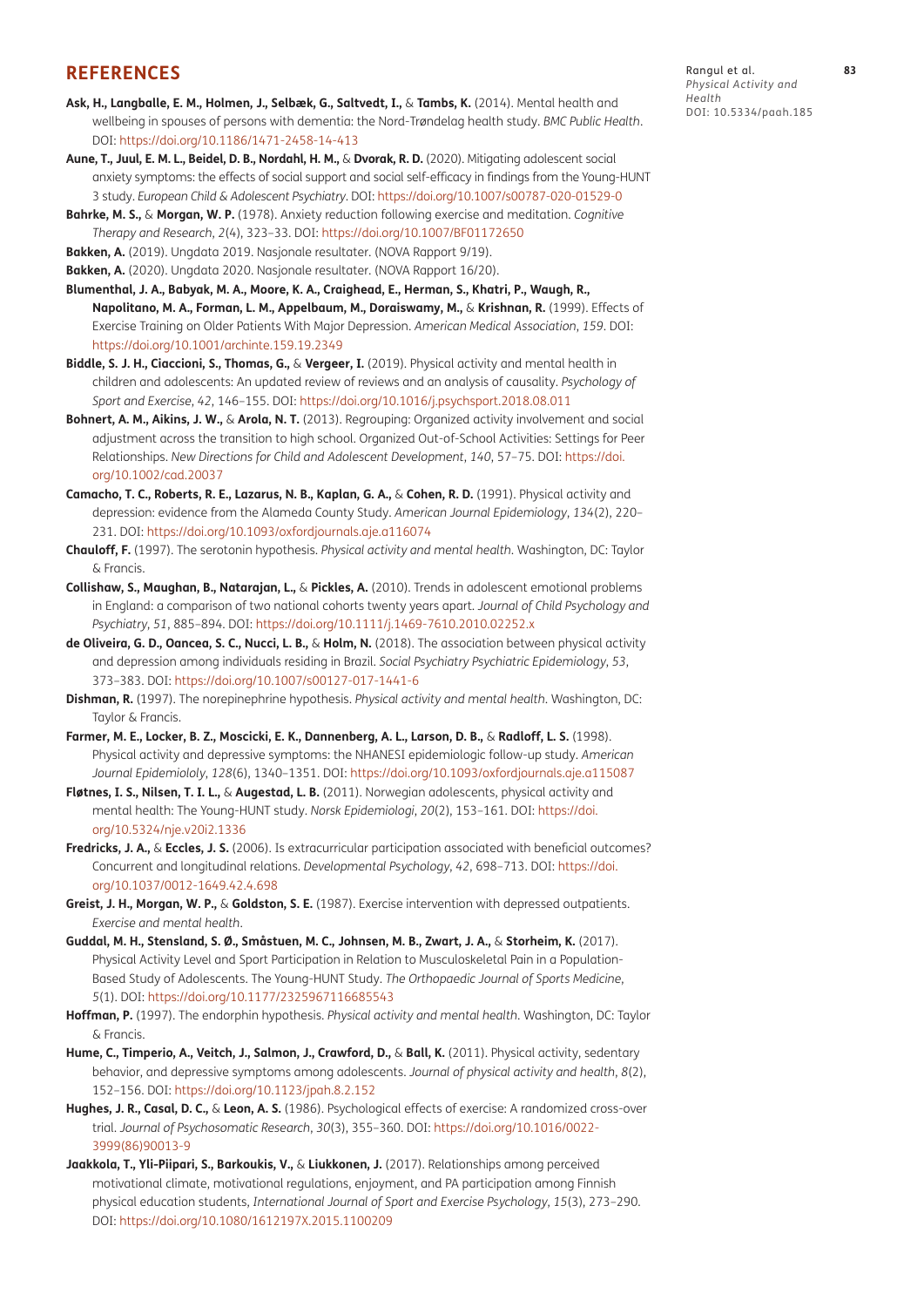- <span id="page-11-0"></span>**Jung, S., Lee, S., Lee, S., Bae, S., Imaoka, M., Harada, K.,** & **Shimada, H.** (2018). Relationship between physical activity levels and depressive symptoms in community-dwelling older Japanese adults. *Geriatrics Gerontology International*, *18*(3), 421–27. DOI:<https://doi.org/10.1111/ggi.13195>
- <span id="page-11-13"></span>**Kalajas-Tilga, H., Hein, V., Koka, A., Tilga, H., Raudsepp, L.,** & **Hagger, M. S.** (2022). Application of the trans-contextual model to predict change in leisure time physical activity. *Psychology & Health*, *37*(1), 62–68. DOI:<https://doi.org/10.1080/08870446.2020.1869741>
- <span id="page-11-14"></span>**Kalajas-Tilga, H., Koka, A., Hein, V., Tilga, H.,** & **Raudsepp, L.** (2020). Motivational processes in physical education and objectively measured physical activity among adolescents. *Journal of Sport and Health Science*, *37*(1), 462–471. DOI: <https://doi.org/10.1016/j.jshs.2019.06.001>
- <span id="page-11-4"></span>**Kleppang, A. L., Hartz, I., Thurston, M.,** & **Hagquist, C.** (2018). The association between physical activity and symptoms of depression in different context – a cross-sectional study of Norwegian adolescents. *BMC Public Health*, *18*(1), 1368. DOI:<https://doi.org/10.1186/s12889-018-6257-0>
- <span id="page-11-15"></span>**Koenig, L., Isaacs, A. M.,** & **Schwartz, J. A. J.** (1994). Sex differences in adolescent depression and loneliness: why are boys lonelier if girls are more depressed? *Journal of Research in Personality*, *28*, 27–43. DOI:<https://doi.org/10.1006/jrpe.1994.1004>
- **Lindegård, A., Jonsdottir, I. H., Börjesson, M., Lindwall, M.,** & **Gerber, M.** (2015). Changes in mental health in compliers and non-compliers with physical activity recommendations in patients with stress-related exhaustion. *BMC Psychiatry*, *15*, 272. DOI:<https://doi.org/10.1186/s12888-015-0642-3>
- <span id="page-11-1"></span>**Liu, Y., Ozodiegwu, I. D., Yu, Y., Hess, R.,** & **Bie, R.** (2017). An association of health behaviors with depression and metabolic risks: data from 2007 to 2014 U.S. National Health and Nutrition Examination Survey. *Journal of Affective Disorders*, *217*, 190–196. DOI: [https://doi.org/10.1016/j.](https://doi.org/10.1016/j.jad.2017.04.009) [jad.2017.04.009](https://doi.org/10.1016/j.jad.2017.04.009)
- <span id="page-11-11"></span>**Ma, L., Hagquist, C.,** & **Kleppang, A. L.** (2020). Leisure time physical activity and depressive symptoms among adolescents in Sweden. *BMC Public Health*, *20*, 997. DOI: [https://doi.org/10.1186/s12889-020-](https://doi.org/10.1186/s12889-020-09022-8) [09022-8](https://doi.org/10.1186/s12889-020-09022-8)
- <span id="page-11-8"></span>**Mahoney, J. L., Schweder, A. E.,** & **Stattin, H.** (2002). Structured after-school activities as a moderator of depressed mood for adolescents with detached relations to their parents. *Journal of Community Psychology*, *30*, 69–86. DOI:<https://doi.org/10.1002/jcop.1051>
- **Martinsen, E. W.** (2000). Fysisk aktivitet for sinnets helse. *Tidsskrift Den Norske Legeforeningen*, *120*, 3054–6.
- <span id="page-11-12"></span>**McHale, S. M., Crouter, A. C.,** & **Tucker, C. J.** (2001). Free-time activities in middle childhood: Links with adjustment in early adolescence. *Child Development*, *72*, 1764–1778. DOI: [https://doi.](https://doi.org/10.1111/1467-8624.00377) [org/10.1111/1467-8624.00377](https://doi.org/10.1111/1467-8624.00377)
- **McMahon, E. M., Corcoran, P., O'Regan, G., Keeley, H., Cannon, M., Carli, V., Wasserman, C., Hadlaczky, G., Sarchiapone, M., Apter, A., Balazs, J., Balint, M., Bobes, J., Brunner, R., Cozman, D., Haring, C., Iosue, M., Kaess, M., Kahn, J., Nemes, B., Podlogar, T., Poštuvan, V., Sáiz, P., Sisask, M., Tubiana, A., Värnik, P., Hoven, C. W.,** & **Wasserman, D.** (2017). Physical activity in European adolescents and associations with anxiety, depression and well-being. *European Child & Adolescent Psychiatry*, *26*, 111–122. DOI: <https://doi.org/10.1007/s00787-016-0875-9>
- <span id="page-11-2"></span>**Murphy, J., Sweeney, M. R.,** & **McGrane, B.** (2020). Physical Activity and Sports Participation in Irish Adolescents and Associations with Anxiety, Depression and Mental Wellbeing. Findings from the Physical Activity and Wellbeing (Paws) Study. *Physical Activity and Health*, *4*(1), 107–119. DOI: [https://](https://doi.org/10.5334/paah.58) [doi.org/10.5334/paah.58](https://doi.org/10.5334/paah.58)
- <span id="page-11-10"></span>**Norris, R., Carroll, D.,** & **Cochrane, R.** (1990). The effects of aerobic and anaerobic training on fitness, blood pressure, and psychological stress and well-being. *Journal of Psychosomatic Research*, *34*, 367–375. DOI: [https://doi.org/10.1016/0022-3999\(90\)90060-H](https://doi.org/10.1016/0022-3999(90)90060-H)
- <span id="page-11-9"></span>**Norris, R., Carroll, D.,** & **Cochrane, R.** (1992) The effects of physical activity and exercise training on psychological stress and well-being in an adolescent population. *Journal of Psychosomatic Research*, *36*, 55–65. DOI: [https://doi.org/10.1016/0022-3999\(92\)90114-H](https://doi.org/10.1016/0022-3999(92)90114-H)
- <span id="page-11-7"></span>**Norwegian Directorate of Health.** (2019). Fysisk aktivitet for barn, unge, voksne, eldre og gravide. [https://](https://www.helsedirektoratet.no/faglige-rad/fysisk-aktivitet-for-barn-unge-voksne-eldre-og-gravide/fysisk-aktivitet-for-barn-og-unge) [www.helsedirektoratet.no/faglige-rad/fysisk-aktivitet-for-barn-unge-voksne-eldre-og-gravide/fysisk](https://www.helsedirektoratet.no/faglige-rad/fysisk-aktivitet-for-barn-unge-voksne-eldre-og-gravide/fysisk-aktivitet-for-barn-og-unge)[aktivitet-for-barn-og-unge](https://www.helsedirektoratet.no/faglige-rad/fysisk-aktivitet-for-barn-unge-voksne-eldre-og-gravide/fysisk-aktivitet-for-barn-og-unge)
- <span id="page-11-5"></span>**NTNU.** (2019) Om HUNT.<https://www.ntnu.no/hunt/om>
- <span id="page-11-3"></span>**Randall, E. T.,** & **Bohnert, A. M.** (2009). Organized Activity Involvement, Depressive Symptoms, and Social Adjustment in Adolescents: Ethnicity and Socioeconomic Status as Moderators. *Journal of Youth and Adolescence*, *38*, 1187–1198. DOI: <https://doi.org/10.1007/s10964-009-9417-9>
- <span id="page-11-6"></span>**Rangul, V., Holmen, T. L., Bauman, A., Bratberg, G. H., Kurtze, N.,** & **Midthjell, K.** (2011). Factors Predicting Changes in Physical Activity Through Adolescence: The Young-HUNT Study, Norway. *Journal of Adolescent Health*, *48*, 616–624. DOI:<https://doi.org/10.1016/j.jadohealth.2010.09.013>
- **Rangul, V., Holmen, T. L., Kurtze, N., Cuypers, K.,** & **Midthjell, K.** (2008). Reliability and validity of two frequently used self-administered physical activity questionnaires in adolescents. *BMC Medical Research Methodology*. DOI:<https://doi.org/10.1186/1471-2288-8-47>

Rangul et al. **84** *Physical Activity and Health* DOI: 10.5334/paah.185